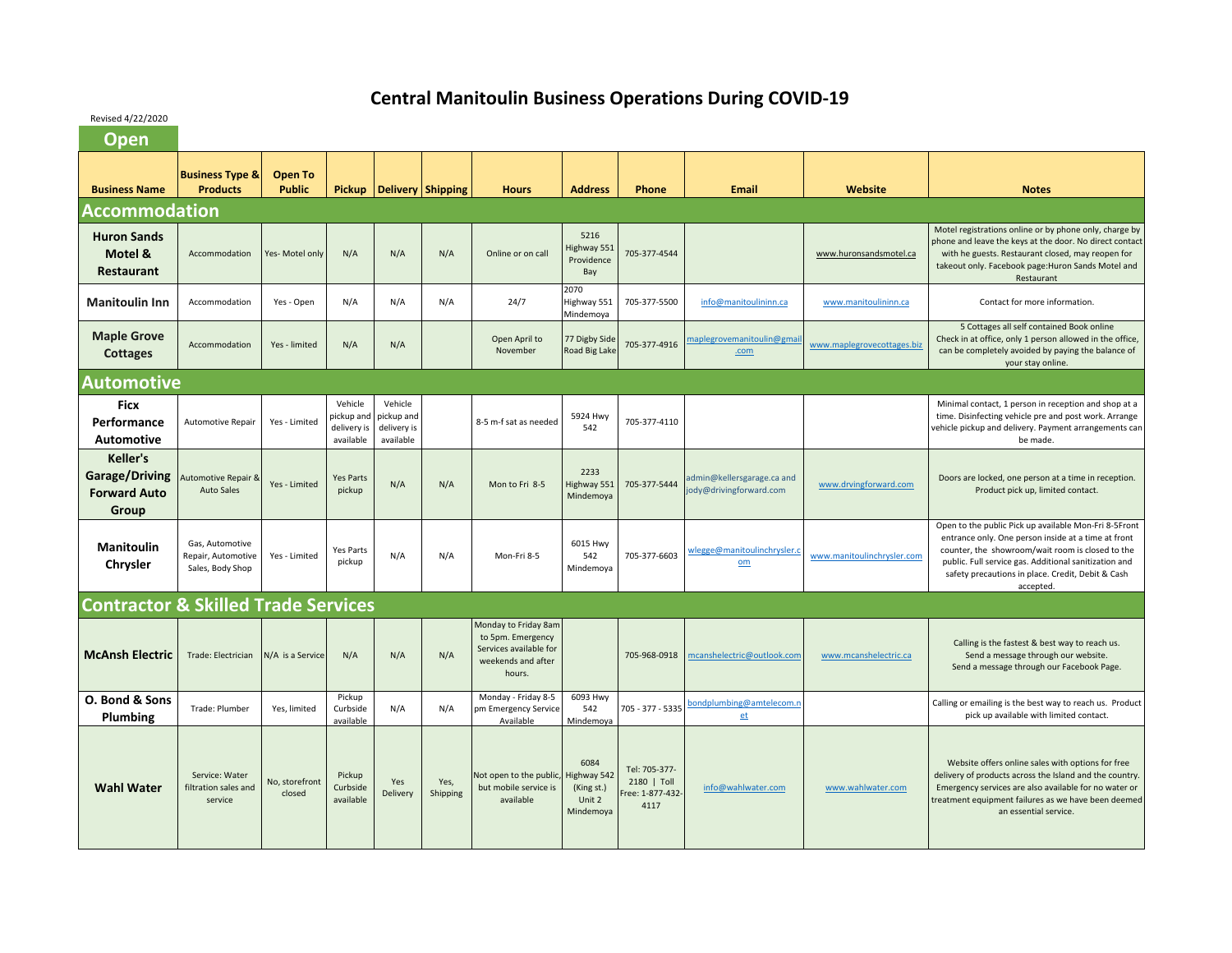| <b>Business Name</b>                                                  | <b>Business Type &amp;</b><br><b>Products</b>                                                       | <b>Open To</b><br><b>Public</b> | <b>Pickup</b>                                     |                             | Delivery Shipping    | <b>Hours</b>                                                                                                                  | <b>Address</b>                                    | <b>Phone</b>                             | Email                                                                                                                                                                                                                                                                                                                                                                                                                                                                                                                                                                                                                                                                                                                                                                                                                                                                                                                                                                                                                                                                     | Website                                              | <b>Notes</b>                                                                                                                                                                                                                                                                                                                                                                      |  |  |
|-----------------------------------------------------------------------|-----------------------------------------------------------------------------------------------------|---------------------------------|---------------------------------------------------|-----------------------------|----------------------|-------------------------------------------------------------------------------------------------------------------------------|---------------------------------------------------|------------------------------------------|---------------------------------------------------------------------------------------------------------------------------------------------------------------------------------------------------------------------------------------------------------------------------------------------------------------------------------------------------------------------------------------------------------------------------------------------------------------------------------------------------------------------------------------------------------------------------------------------------------------------------------------------------------------------------------------------------------------------------------------------------------------------------------------------------------------------------------------------------------------------------------------------------------------------------------------------------------------------------------------------------------------------------------------------------------------------------|------------------------------------------------------|-----------------------------------------------------------------------------------------------------------------------------------------------------------------------------------------------------------------------------------------------------------------------------------------------------------------------------------------------------------------------------------|--|--|
| <b>Food Service</b>                                                   |                                                                                                     |                                 |                                                   |                             |                      |                                                                                                                               |                                                   |                                          |                                                                                                                                                                                                                                                                                                                                                                                                                                                                                                                                                                                                                                                                                                                                                                                                                                                                                                                                                                                                                                                                           |                                                      |                                                                                                                                                                                                                                                                                                                                                                                   |  |  |
| Maja's Garden<br><b>Bistro</b>                                        | Food Service -<br><b>Bistro &amp; Products</b>                                                      | Yes, ring the<br>bell, or call  | Yes, porch<br>pickup one<br>customer<br>at a time | No                          | Yes, Teas &<br>Crème | For now when we<br>are home, plan to<br>reopen after middle<br>of June 11-4pm.                                                | 6152<br>Highway<br>542 (King<br>St.)<br>Mindemoya | 705-377-4471                             | savouring time@hotmail.com                                                                                                                                                                                                                                                                                                                                                                                                                                                                                                                                                                                                                                                                                                                                                                                                                                                                                                                                                                                                                                                | www.majas.ca                                         | Maja's Garden Bistro plans to be open mid-June,<br>will be reopened as soon as the province will allow<br>us all to function again safely. Products Available:<br>Honey, organic flour, Mustards, Jams, Tea's, herbs,<br>dry goods (beans, sunflower seed, etc.) Mustards,<br>organic bread, frozen or fresh for orders. Pickup<br>one costumer at the time, pick up front porch. |  |  |
| Mindemoya Grill<br>& Chill                                            | Food Service -<br>Restaurant                                                                        | No                              | Pickup<br>Available                               | <b>No</b>                   | <b>No</b>            | Tues. - Sat., 3 pm to 7<br>pm                                                                                                 | 2080<br>lighway 551<br>Mindemoya                  | 705-377-5191                             |                                                                                                                                                                                                                                                                                                                                                                                                                                                                                                                                                                                                                                                                                                                                                                                                                                                                                                                                                                                                                                                                           | https://www.facebook.com/gro<br>ups/471592813012530/ | Pick up only, order by phone, menu available on<br>Facebook site.                                                                                                                                                                                                                                                                                                                 |  |  |
| <b>Finance and Accounting</b>                                         |                                                                                                     |                                 |                                                   |                             |                      |                                                                                                                               |                                                   |                                          |                                                                                                                                                                                                                                                                                                                                                                                                                                                                                                                                                                                                                                                                                                                                                                                                                                                                                                                                                                                                                                                                           |                                                      |                                                                                                                                                                                                                                                                                                                                                                                   |  |  |
| <b>Bank of</b><br><b>Montreal</b>                                     | <b>Banking Institution</b>                                                                          | Yes limited                     | N/A                                               | N/A                         | N/A                  | Mon - Fri. 10 am to 4<br>pm                                                                                                   |                                                   | 705-377-5391                             |                                                                                                                                                                                                                                                                                                                                                                                                                                                                                                                                                                                                                                                                                                                                                                                                                                                                                                                                                                                                                                                                           | www.bmo.com                                          | 1-2 customers at a time, promoting ATM usage, limiting<br>teller service. using email (onespan) to sign documents<br>at present time. Call or visit website to book<br>appointment.                                                                                                                                                                                               |  |  |
| The Tax Guy                                                           | Finance &<br><b>Accounting Personal</b><br>and small<br>business/farm<br>income tax<br>preparation. | By appoint-<br>ment             | Yes Pickup<br>files                               | Yes<br>Delivery of<br>Files | Yes,<br>Shipping     | By Appointment                                                                                                                | 5252<br>lighway 551<br>Providence<br>Bay, ON      | 705-377-4755 or<br>cell 705-282-<br>4955 | abaran@thetaxguy.tax                                                                                                                                                                                                                                                                                                                                                                                                                                                                                                                                                                                                                                                                                                                                                                                                                                                                                                                                                                                                                                                      | www.thetaxguy.tax                                    | Open to the public by appointment (Providence Bay).<br>One client (couple) at a time. Pick up service for<br>documents & paperwork can be arranged.<br>Enabled for electronic / digital transmission of<br>documents and signatures.                                                                                                                                              |  |  |
| <b>Retail</b>                                                         |                                                                                                     |                                 |                                                   |                             |                      |                                                                                                                               |                                                   |                                          |                                                                                                                                                                                                                                                                                                                                                                                                                                                                                                                                                                                                                                                                                                                                                                                                                                                                                                                                                                                                                                                                           |                                                      |                                                                                                                                                                                                                                                                                                                                                                                   |  |  |
| <b>Buie's Grocery</b><br><b>Store</b>                                 | Retail - Grocery,<br>Confectionary,<br>Gasoline, Propane,<br>Liquor and Beer.                       | Yes                             |                                                   |                             |                      | Mon to Thurs from 8<br>am to 6pm. Fri & Sat<br>8 am to 7 pm and Sun<br>from 11am to 6 p.m.                                    | 9379<br>lighway 542<br>Spring Bay                 | 705-377-5734                             |                                                                                                                                                                                                                                                                                                                                                                                                                                                                                                                                                                                                                                                                                                                                                                                                                                                                                                                                                                                                                                                                           |                                                      | Open to two people at a time.                                                                                                                                                                                                                                                                                                                                                     |  |  |
| Eenvoudig-<br><b>Simply Unique</b>                                    | Retail - Clothing and<br>more                                                                       | No                              | Yes Pickup                                        | Yes<br>Delivery             | Yes<br>Shipping      |                                                                                                                               | 77 Digby Side<br>Road Big Lake                    |                                          | eenvoudigsimplyunique@gma<br>il.com                                                                                                                                                                                                                                                                                                                                                                                                                                                                                                                                                                                                                                                                                                                                                                                                                                                                                                                                                                                                                                       | http://www.eenvoudig.etsy.co<br>m/                   | Online shopping available at website. Additional info:<br>Facebook/Eenvoudigsimplyunique                                                                                                                                                                                                                                                                                          |  |  |
| Guardian<br><b>Pharmacy</b>                                           | Retail - Pharmacy,<br>Confectionary and<br>Giftware                                                 | Yes, limited                    | <b>No</b>                                         | No                          | <b>No</b>            | Mon to Sat. 9 AM -<br>5:30 PM and Sun. from<br>10 AM - 2:00 PM This<br>pertains to the<br>dispensary, store and<br>gift shop. | 11 Yonge St<br>Mindemoya                          | 705-377-5411                             | We are currently allowing 5 people into the store at any one time. Anyone who hasn't recently travelled or hasn't felt ill<br>in the last two weeks (specifically any cough, fever, shortness of breath, or diarrhea) can come into the pharmacy and we<br>urge those over 55 years old or who have immune system deficiencies or who have additional illnesses that put them at<br>risk to stay home. To support everyone, when supplies are limited we may limit certain over the counter items to 1 per<br>customer. Customers should expect to follow physical distancing guidelines. We are accepting cash but are<br>recommending the use of debit or credit cards. Important note: There is a Canada-wide restriction limiting medications<br>to a 30 day supply in order to minimize shortages during the COVID-19 pandemic. There are certain exceptions and<br>customers should speak to the pharmacist directly about their individual situations.<br>Due to supply chain interruptions there may be limits on quantities of some items; these items may vary. |                                                      |                                                                                                                                                                                                                                                                                                                                                                                   |  |  |
| <b>GelMoment by</b><br><b>Kelly Gordon</b><br>O/A Nailed! by<br>Kelly | Retail - Beauty<br>products                                                                         | No                              | Yes Pickup                                        | Yes<br>Delivery             | Yes<br>Shipping      | 24/7                                                                                                                          | Spring Bay<br>ON                                  | 249-997-0123                             | nailedbykelly@gmail.com                                                                                                                                                                                                                                                                                                                                                                                                                                                                                                                                                                                                                                                                                                                                                                                                                                                                                                                                                                                                                                                   | www.nailedbykelly.com                                | DIY gel nail supplies (salon quality) and other healthier<br>beauty options!                                                                                                                                                                                                                                                                                                      |  |  |
| <b>Island Foodland</b><br>Mindemoya                                   | Retail - Grocery,<br>Liquor and Beer                                                                | Yes. limited                    | <b>No</b>                                         | <b>No</b>                   | <b>No</b>            | 7 days a week 8am to<br>8 pm (8am to 9am<br>Seniors shopping)                                                                 | 11 Yonge St<br>Mindemoya                          | 705-377-6200                             |                                                                                                                                                                                                                                                                                                                                                                                                                                                                                                                                                                                                                                                                                                                                                                                                                                                                                                                                                                                                                                                                           |                                                      | One family member per family, please shop for the<br>week, social distancing marked on floors and aisles have<br>directions for flow of traffic. Store capacity limitations<br>enforced. Quantity limitations apply.                                                                                                                                                              |  |  |